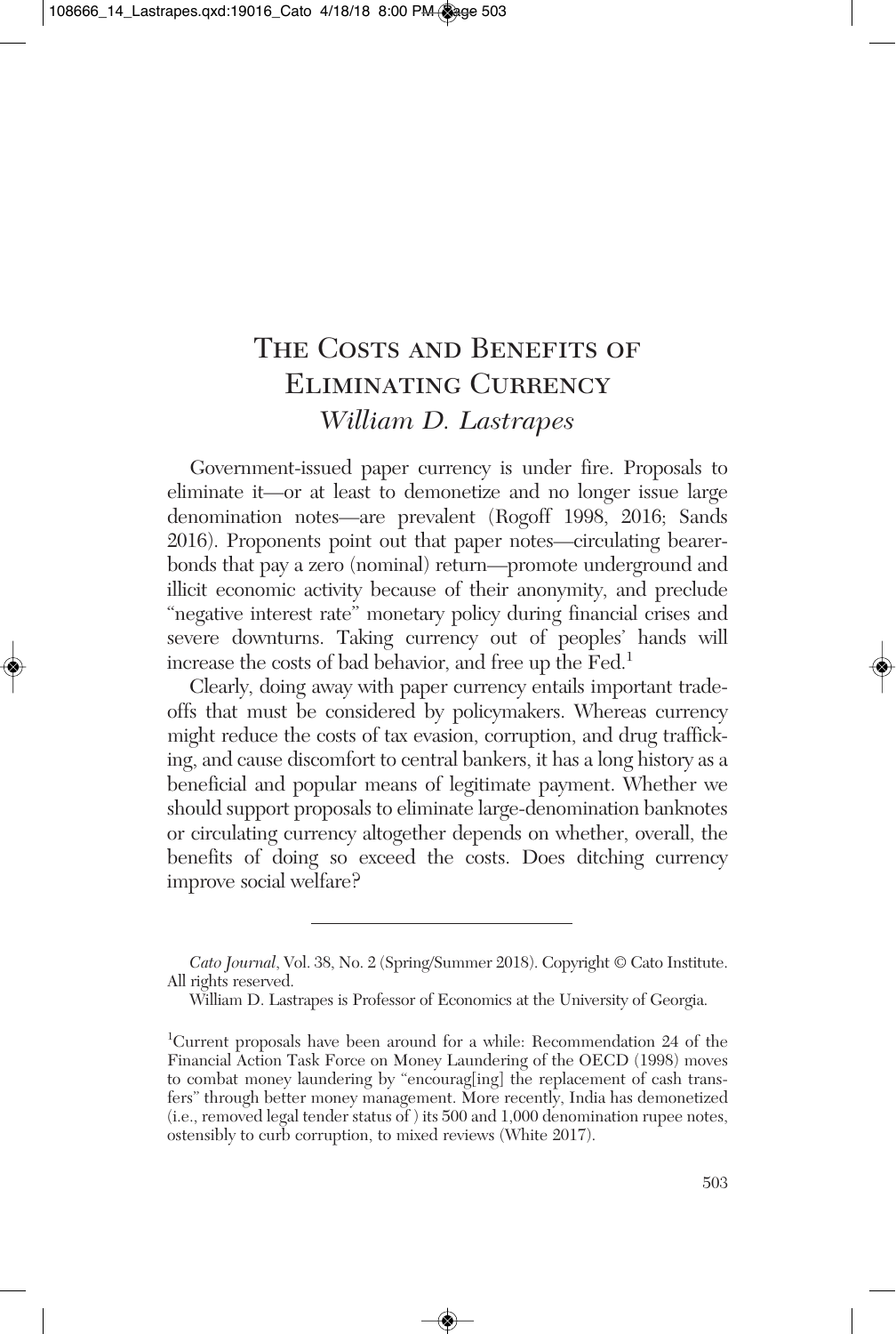I argue that there are two essential dimensions to any approach that seeks an answer to this question. First, the framework for analysis must be one of general equilibrium—all channels through which such a major policy change affects economic incentives and behavior, both direct and indirect, must be considered. Second, the analysis must be quantitative. Pointing out the potential responses to the policy change can give us an understanding of the qualitative nature of the effects of demonetization, but only gets us so far. Understanding their overall effect on human well-being requires assessing the *magnitudes* of the tradeoffs, how big the costs and benefits are. Formal models of the overall economy are needed to achieve this understanding.

The aim of this article is to make an initial pass at measuring the welfare effects of currency elimination in the United States using the tools of macroeconomic theory. I rely on a standard dynamic general equilibrium model extended to allow households to avoid taxes by not reporting income, where holding and using money helps toward that end. Money in the model also serves to reduce the costs of legal transactions in consumer goods. Thus, the model, in a stylized but general way, captures the demand for holding money both for legitimate purposes and to facilitate tax evasion. For tractability, my model does not distinguish currency from other forms of transactions media; the model's analog to currency demonetization is the analytical assumption that government monetary authorities can control how productive money is as a tax evasion device. In the model, reducing the productivity of money for tax evasion is tantamount to lowering the share of paper money in the nation's overall money supply.I use this framework to illustrate the basic macroeconomic tradeoffs that eliminating currency would involve, and to quantitatively predict the overall effects on welfare. 2

With only mild apologies, I set up the model to focus on tax evasion as the sole means by which paper currency can be abused, and ignore the many other illicit uses of cash, such as drug trafficking, prostitution, money laundering, and corruption. For many of these activities it would be straightforward to generalize the model to

<sup>&</sup>lt;sup>2</sup>My model extends the work of Rogoff (1998: Appendix A) to a general equilibrium setting. Rogoff (1998: Appendix B) develops a more realistic model with two currency denominations, but I have used the simpler model here.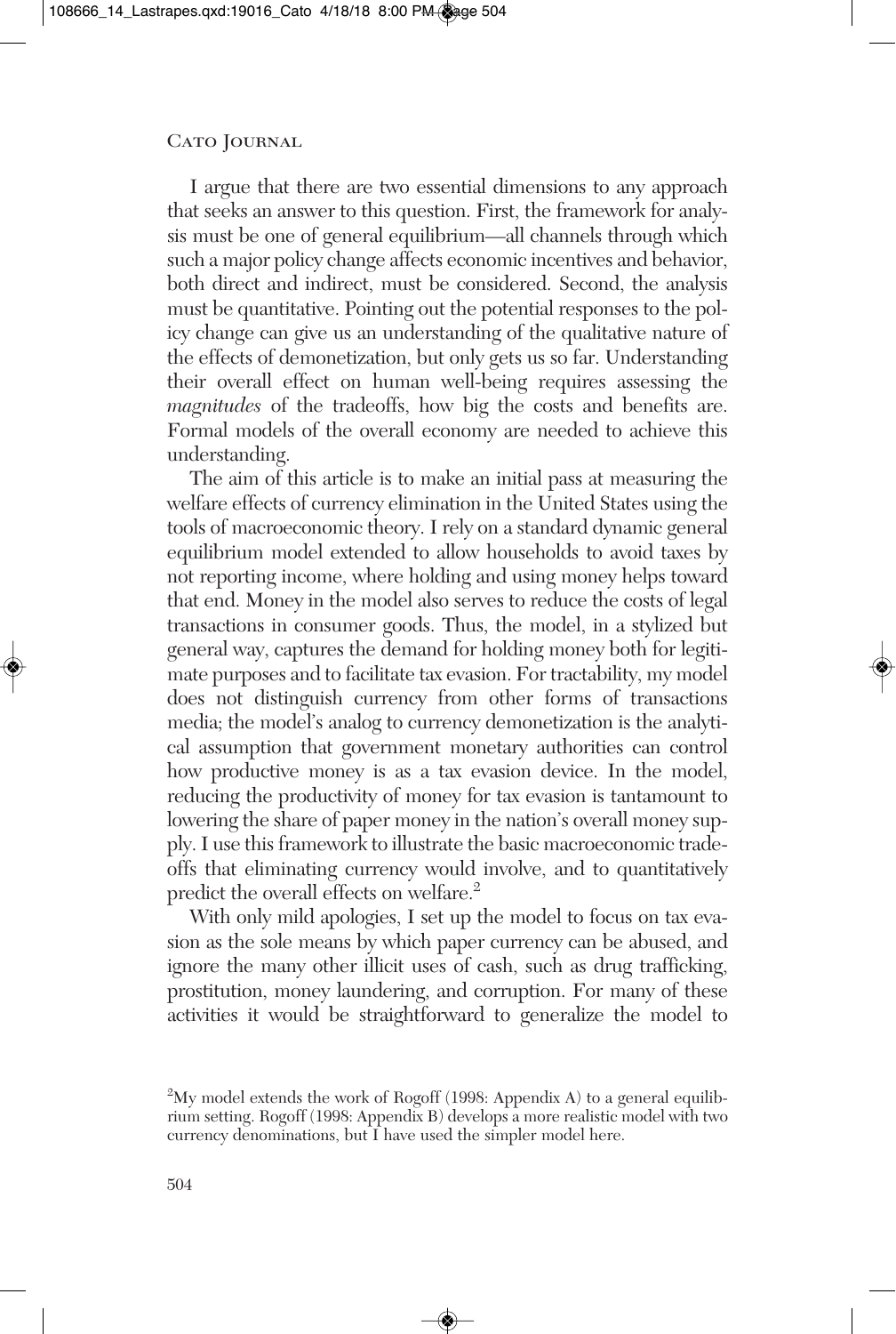account for their role, but for my purposes doing so would excessively complicate things. Perhaps more importantly, though, tax evasion in the United States is, according to Rogoff (1998: 59), "truly massive" and is an important, if not the most important, underground use of cash in the United States. Thus, the costs and benefits of policies to diminish tax evasion—like currency demonetization— are relevant and worth studying. At the same time, while tax evasion introduces its own distortions and inequities, unreported income can also be an efficient response to tax distortions and can create incentives for work and production, which affects the cost-benefit calculus. It is also not clear how to appropriately incorporate some illicit activities, like the drug trade and prostitution, into the analysis when simply legalizing these activities would probably be a first-best solution. Finally, the model in this article has nothing to say regarding the negativeinterest-rate argument for eliminating cash; I simply note that there are many ways to pay negative interest rates on cash, as described by Kimball (2017) for example, so that the potential benefit of currency elimination has less importance for monetary policy than its supporters might suggest. 3

Here is a rough sketch of the relevant interactions in the model. Holding currency, by encouraging tax evasion through unreported income, reduces the effective income tax rate of the average household. Thus, cash holdings increase after-tax returns to labor and capital, which in turn increase the supply of inputs to firms, increase output, and increase the tax base. Whether tax revenues rise with money and tax evasion depends on the relative strength of the opposing movements in the effective tax rate and the tax base. Government spends resources on public goods, which directly improves welfare and which also increases factor productivity (think of infrastructure expenditures, like roads). Government policy that reduces the effectiveness of money as a tool for tax evasion—like eliminating largedenomination notes—can therefore have complicated effects on welfare by affecting work (and leisure), production, consumption, tax revenues, and government spending. The model accounts for all of

<sup>3</sup> One more reason for my limited focus on tax evasion is that Rogoff (1998: 2) claims that "the effect of curtailing paper currency on tax evasion alone would likely cover the lost profits from printing paper currency, even if tax evasion fell by 10–15 percent." My approach is one way to directly assess claims like this.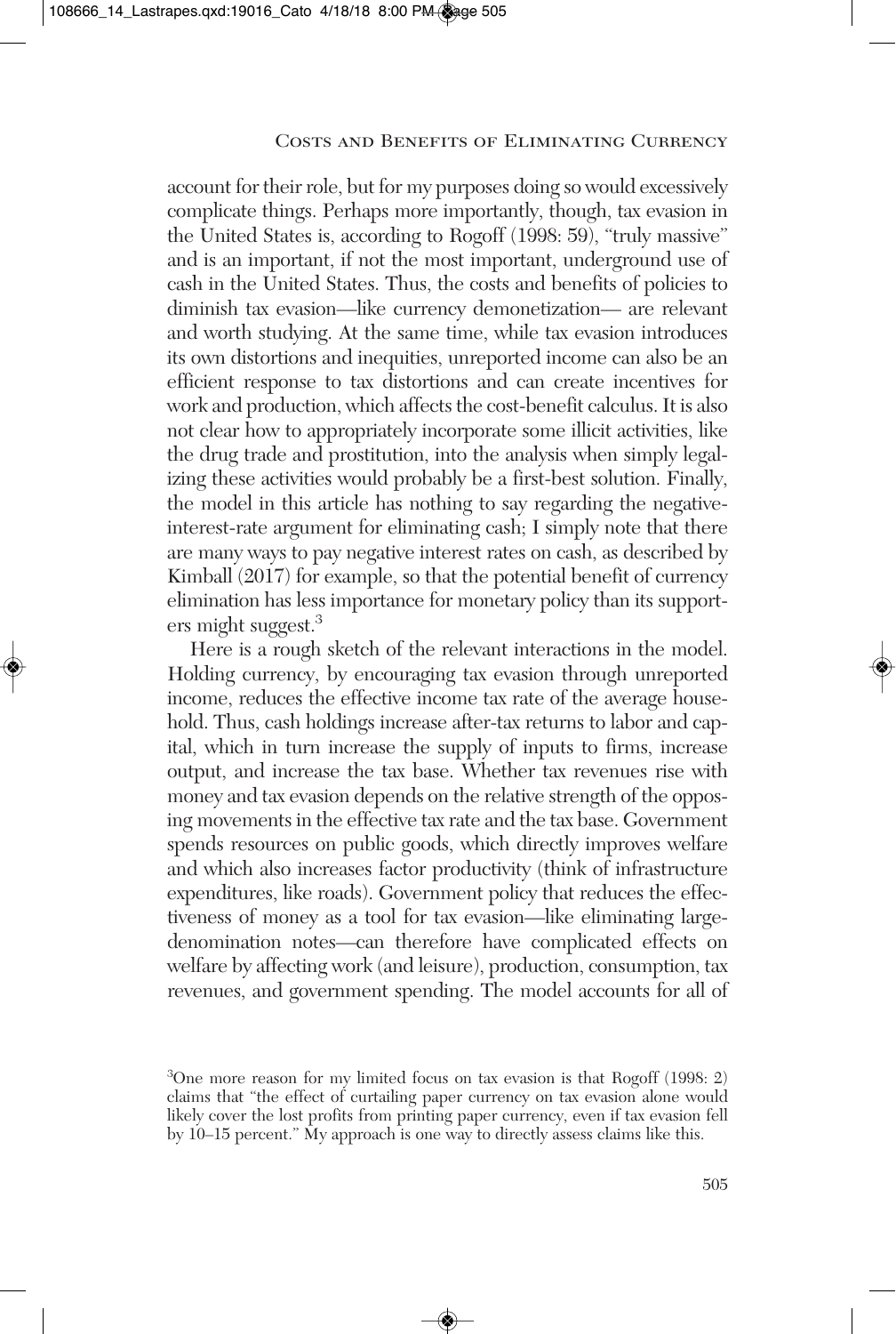these effects and feedback loops. The model also accounts for the likelihood that policies to eliminate cash or large-denomination notes also unavoidably negatively affect the ability of money to reduce transactions costs for legitimate purposes.

There is a large literature on tax evasion; for surveys see Slemrod (2007) and Alm (2012). Balafoutas et al. (2015) is a recent attempt to measure the costs of tax evasion, while Mazhar and Mon (2017) empirically consider the impact of the underground economy and tax evasion for developing and developed economies. Gordon (1990) is an early theoretical effort to examine the role of currency for tax evasion but is not a general equilibrium analysis. Camera (2001) moves in the right direction with a search-theoretic, general equilibrium framework that specifically models interactions between illegal activities and alternative media of exchange. Yet his model is complex and there is no quantitative welfare analysis. Much work in this area uses currency demand to estimate the size of the underground economy, as in Cebula and Feige (2012). This work is useful, but none of these papers or those cited in the surveys provide direct estimates of welfare effects of currency demonetization, which motivates my paper.

Without question this model is too stylized and restrictive to provide confident policy advice. For example, not only do I ignore other factors besides tax evasion where the use of currency can impose costs to society, but I also do not account for other exchange media that can aid tax evasion. Yet the model remains a reasonable way to examine the questions at hand if we simply assume that alternative media reduce the capability of the government to restrict cash's productivity for tax evasion. The main strength of the model is that the general equilibrium effects are coherent and can be quantified. To obtain magnitudes, I calibrate the model's parameters to plausible values and compute the implications for the steady-state values of consumption, employment, output, and welfare. Ignoring short-run dynamics is another important shortcoming of the article that needs to be dealt with in future work.

As will be seen below, for the benchmark parameterization, as well as for some alternatives, social welfare goes down when money's taxevasion productivity falls owing to government action on the order of magnitude of what a large-note demonetization in the United States might entail. The loss in welfare from the resulting increased tax burden and reduction in output and consumption is not offset by the gains from an increase in public goods and infrastructure spending.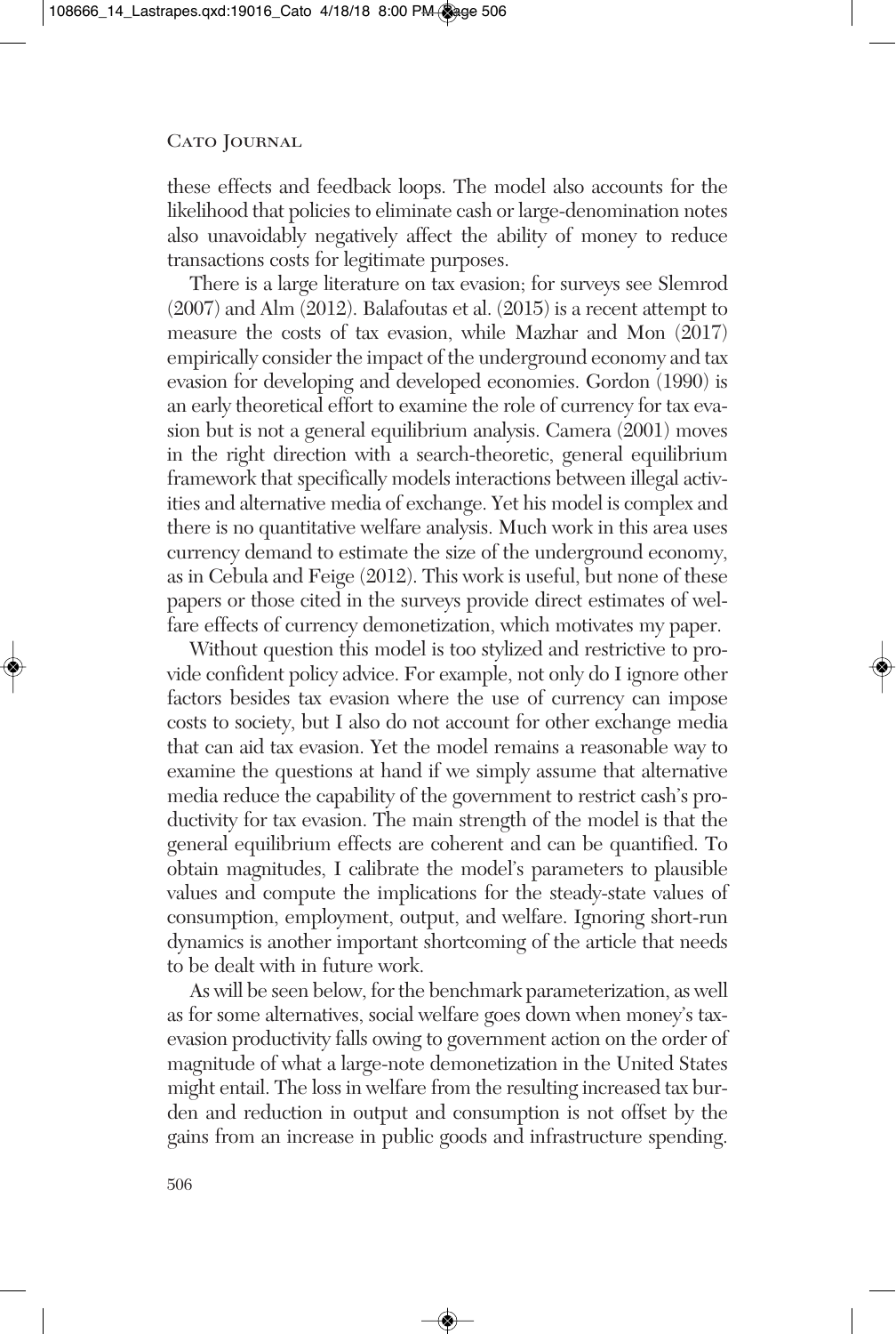Nonetheless, this finding is sensitive to the calibration and the model specification, so I make no claims here on the optimal policy stance. The modest goal of this paper is to describe a feasible approach for assessing the potential welfare gains to society of eliminating currency.

# The Model

I imagine an economy consisting of many identical households, many identical profit-maximizing firms, and a government sector. Households earn income by supplying labor and physical capital to firms in competitive factor markets; firms in turn use these inputs to produce a consumer good based on a common production technology. The produced good is sold by firms to households and the government sector in competitive markets as well. All actors in this economy take prices—wages, interest rates, and the overall price level—as given when making allocation decisions. These prices adjust to ensure that input and output markets clear, households maximize their utility, firms maximize their value, and the government taxes and buys its share of output, all obeying the economy's overall resource constraint.

Households are forward-looking and infinitely lived, and have perfect foresight about the future.<sup>4</sup> They maximize lifetime utility, derived from current and future consumption of the produced good and from leisure, subject to a resource constraint. This constraint depends on households' lifetime flow of income generated by supplying labor and capital to firms, for which they earn wages and profits net of income taxes paid to the government sector, and the ability to accumulate new capital in financial markets. Households hold and accumulate real (fiat) money balances because cash reduces transactions costs incurred when consumer goods are purchased and serves as an input into a "tax evasion" technology (more on this below). Money is also subject to storage costs, which are increasing in the quantity of money. Households' utility maximization ultimately determines the demand for consumption, the supply of labor (which

<sup>&</sup>lt;sup>4</sup>Since my analysis focuses on the economy's "steady state," which rules out, by assumption, the possibility of unpredictable shocks, perfect foresight is an innocuous assumption here.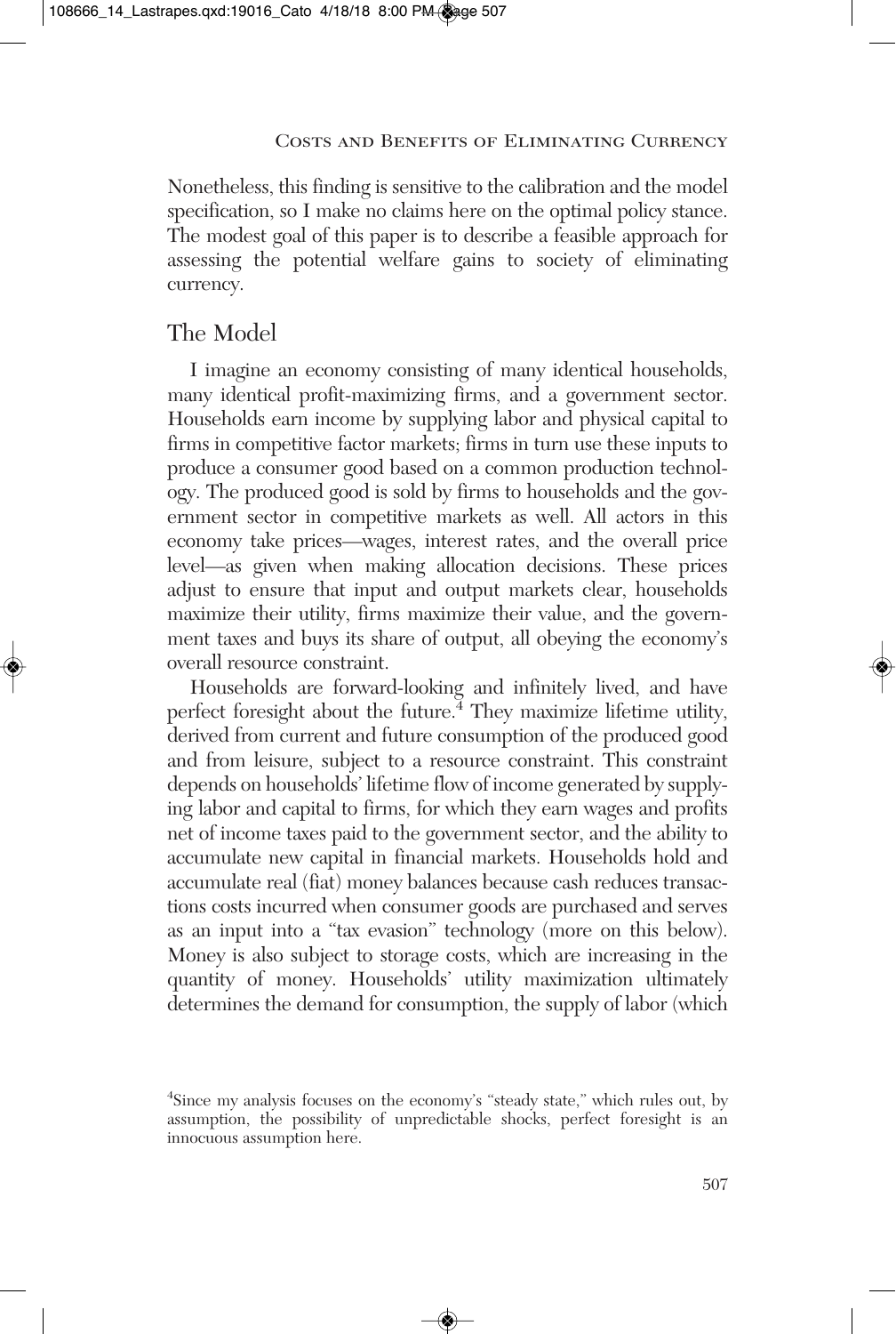is the households' only alternative use of time besides leisure), the demand for money, and the accumulation of capital through saving, all as they evolve over time.

Firms produce output according to a constant-returns-to-scale production technology. Because firms hire labor and rent capital from households, maximizing the value of the firm (discounted lifetime profits) is tantamount to maximizing profits each period. This objective generates firms' demand for labor and capital and determines the supply of consumer goods. The model's equilibrium is the predicted outcome of household and firm interaction in competitive markets, as prices ensure that supply and demand are equal in all markets. This outcome determines quantities for household consumption, employment, capital accumulation and total output of the produced good (GDP).

The government sector purchases a share of produced goods, financed by collecting lump sum and flat rate income taxes, and by issuing new nominal money balances, which provides seigniorage.<sup>5</sup> To simplify, I assume that the government sets the nominal money supply to grow at a constant rate, and ignore countercyclical monetary policy that is not needed in a full-employment steady state. The government, without cost, converts its purchases of produced goods to public goods that provide utility directly to households and increase the productivity of labor and capital. Equilibrium in the model also requires that the real supply of money provided by the government equal the demand for money arising from households' optimal decisions, and that the government always satisfy its budget constraint. 6

To better understand the model and to quantify its predictions, it is necessary to formalize it. Exposition of the model's formal structure is aided by ignoring prices and treating the competitive economy as being directed by a fictitious central planner who chooses optimal consumption, employment, capital accumulation, money holdings,

<sup>5</sup> Debt and lump sum taxes are equivalent by the assumptions of Ricardian Equivalence; therefore, I do not model nonmonetary debt explicitly

<sup>&</sup>lt;sup>6</sup>The economy's price level will adjust to ensure that real money supply equals real money demand, even if the nominal money stock is exogenously determined by a central bank. Rogoff (1998: 298–99) provides weak conditions for price level determinancy in this model.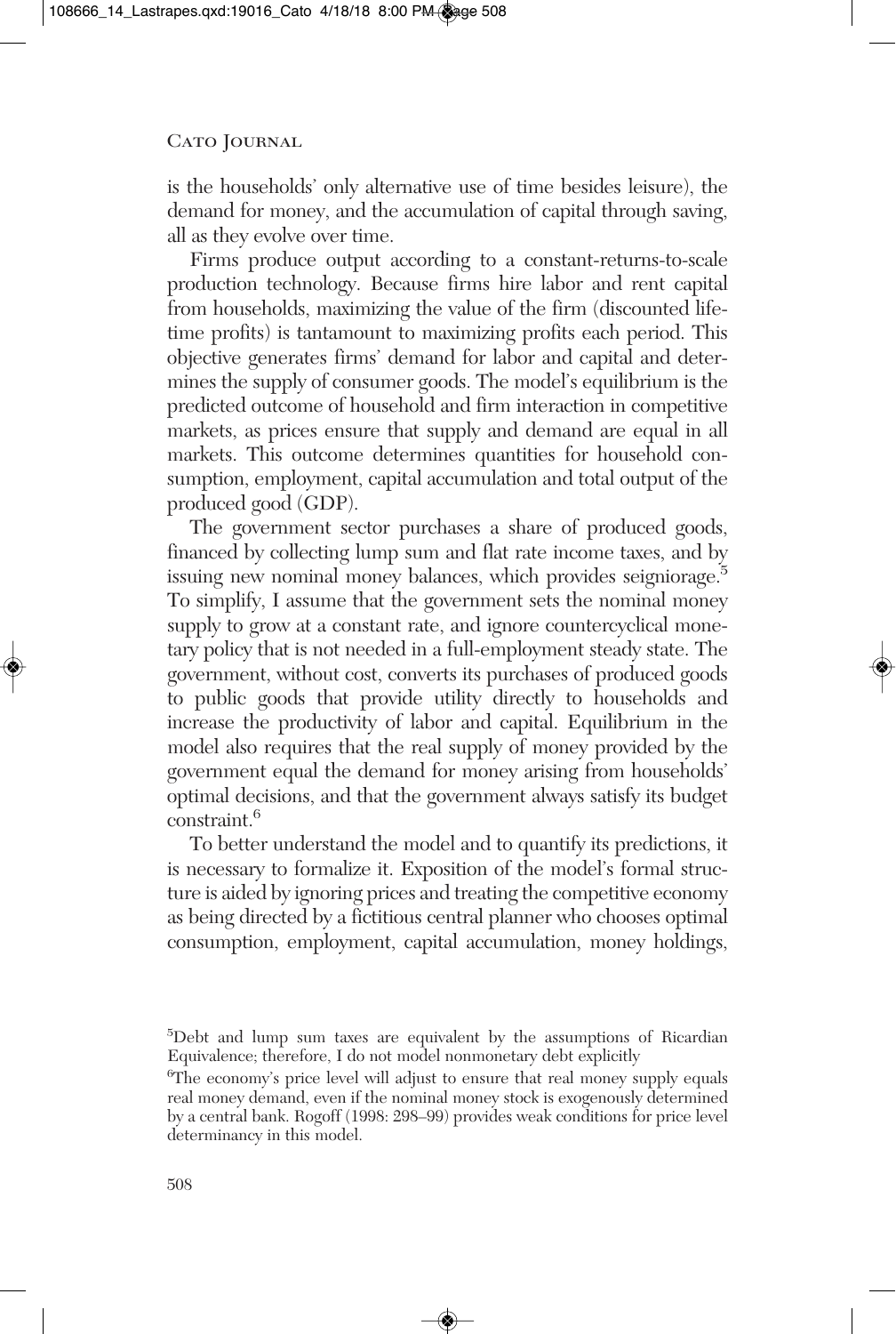and output given full information about preferences and technology. 7 The formal model is given by the following equations:

(1) 
$$
\max V = \sum_{t=0}^{\infty} \frac{u(c_t, n_t, g_t)}{(1 + \rho)^t}
$$

(2) 
$$
i_t + \frac{\theta m_{t-1}}{1 + \pi_t} + c_t = y_t - [T_t + \tau(m_t)y_t] - v(m_t)c_t - bm_t^2
$$

$$
(3) \t\t y_t = A g_t^a k_t^{\alpha} n_t^{1-\alpha}
$$

(4) 
$$
g_t = T_t + \tau(m_t)y_t + \frac{\theta m_{t-1}}{1 + \pi_t}
$$

Equation (1) is the representative household's lifetime utility function, which depends on consumption  $(c)$ , leisure  $(1 - n$ , where *n* is labor supply given a unit time endowment), and the provision of public goods by the government  $(g_t)$ . Future utility is discounted to the present at the rate of time preference,  $\rho$ . The household chooses time paths for  $c_t$ ,  $n_t$ ,  $k_{t+1}$  (physical capital) and real money balances  $(m_t = M_t/P_t)$ , where *M* is the nominal stock of money,  $P_t$  is the price level, and  $\pi_t = (P_t - P_{t-1})/P_{t-1}$  is the inflation rate) to maximize (1) with respect to the sequence of constraints in equation (2), presumed to hold for each period in the planning horizon. In equation  $(2)$ ,  $i_t$  is gross investment in physical capital,  $\theta$  is the constant rate of price level inflation set by the government,  $y_t$  is total output of the produced good (GDP),  $T_t$  are lump sum taxes,  $\tau(m_t)$  is the effective income tax rate where money can be used to shield taxable income,  $v(m_t)$  is the proportion of consumption expenditures used up in transactions, and the last term is a quadratic storage cost function for currency. Equation (3) is the production function that I incorporate directly into the household's constraint owing to the central planner assumption:  $\alpha$  is the elasticity of output with respect to the capital stock, and *a* is the elasticity of output with respect to government

<sup>7</sup> The central planner in this model is only an expositional device that has no policy implications. Under the conditions of the model the fictitious planner's allocation will precisely mimic that of a multiagent, competitive market economy in which prices coordinate choice.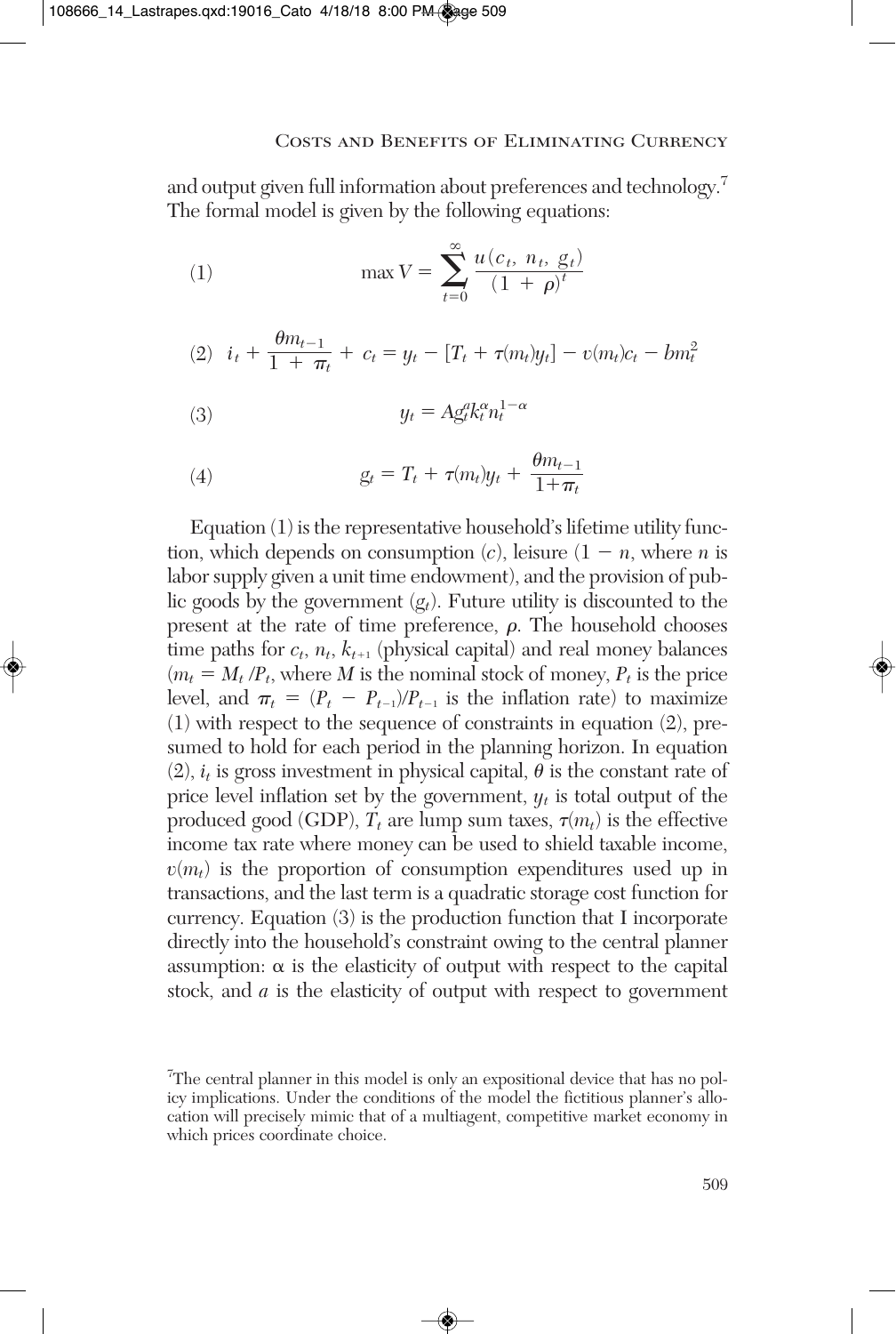spending. <sup>8</sup> The final equation is the government's budget constraint, which shows that government spending is financed by income taxes and money growth. All lowercase variables, except labor, are real (as opposed to unit of account) values and measured in terms of the consumer good. Labor is simply the number of hours worked.

The important innovation in the model, due to Rogoff (1998) and essential for the aim of this article, is the effective tax rate function,  $\tau(m_t)$ . I restrict the function so that as *m* increases the effective tax rate falls, although it is assumed to fall at a declining rate. The function accounts for the potential value of cash as an anonymous transaction medium that enables households to underreport income to the government, which reduces their effective tax rate. I parameterize the function to be  $\tau(m_t) = \overline{\tau}e^{-\varphi_\tau m_t}$ , where  $\varphi_\tau > 0$  and  $\overline{\tau}$  is the constant statutory income tax rate.  $\varphi_{\tau}$  is the semielasticity of the household's effective income tax rate with respect to its holding of real money balances, and can be thought of as the marginal value of money for tax evasion.

The key parameter of the analysis is  $\varphi_{\tau}$ . I assume that the government sector has some control over its value. A policy that reduces  $\varphi_{\tau}$ will make money less valuable as a means for avoiding taxes, and will also lower money's value in reducing legitimate transactions costs. I implement the latter assumption by making  $v(m_t)$  depend negatively on  $\varphi_{\tau}$ . Reducing  $\varphi_{\tau}$  is the model's analog to proposals to eliminate currency or large-denomination banknotes, and is the policy change I examine in this article.

What does the model predict will happen, economy wide, under such a policy? A decrease in  $\varphi_{\tau}$  increases the effective tax rate for a given level of cash holdings and thus increases tax revenues for a given tax base. All else the same, government spending rises with the increase in tax revenues, which will increase household welfare through additional public goods and output through enhanced factor productivity. At the same time, however, there is downward pressure on output because, since the return to labor and capital falls with the increase in effective tax rates, labor and capital inputs fall. More resources are also wasted through higher transactions costs for consumption. As employment falls and leisure rises, welfare increases.

<sup>8</sup> Note the public good nature of government spending—the same quantity can directly add to household utility and improve input productivity.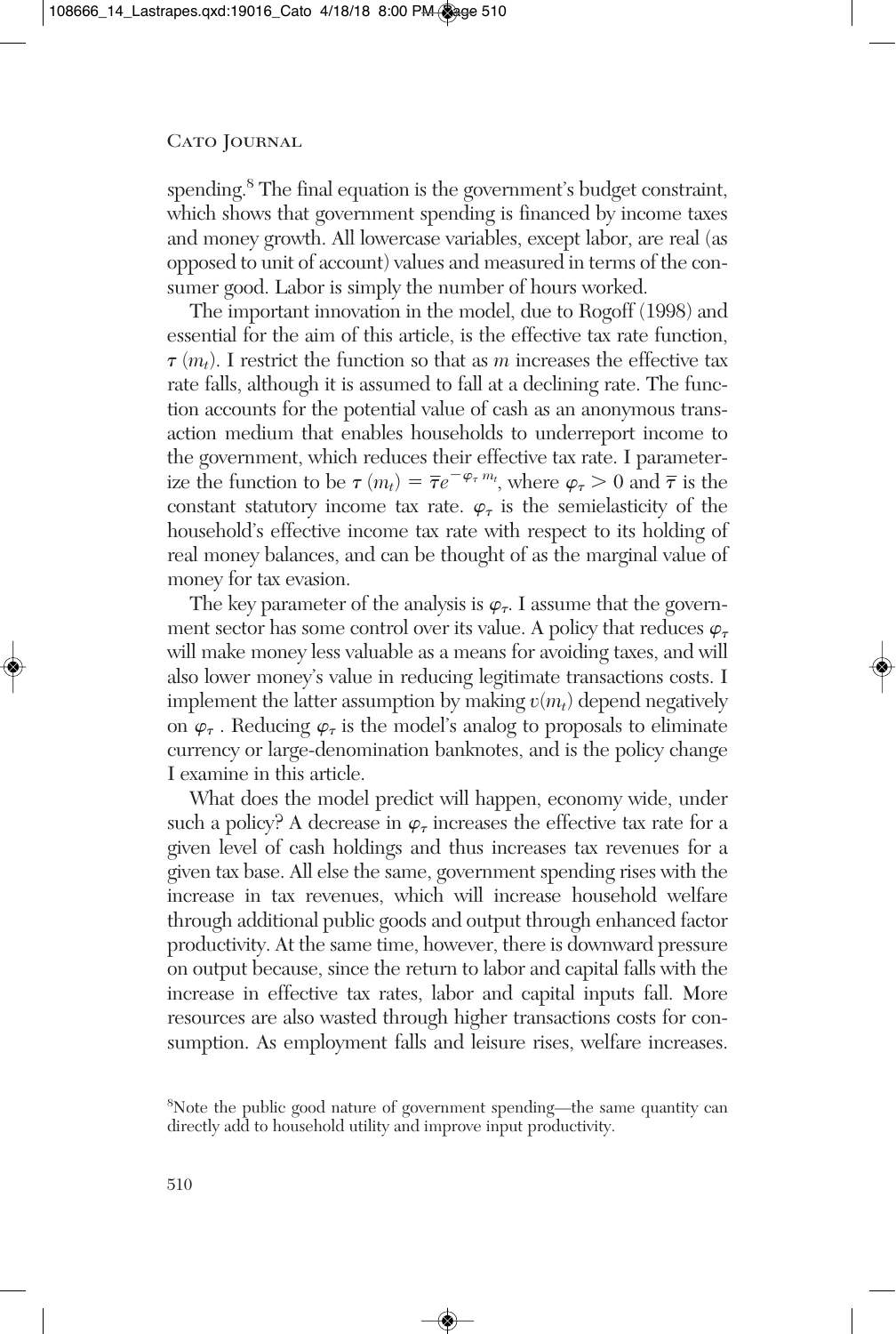But as output falls, so do consumption and welfare. Also, the equilibrium response of tax revenues, and therefore government spending, is ambiguous because of the offsetting movements of tax rates and the income tax base. The ultimate effects on output, consumption, and welfare are complex and subtle, and depend on the magnitudes of the model's parameters. The value of a numerical simulation, performed in the next section, is to quantitatively evaluate these general equilibrium effects on the basis of plausible calibrations of the model.

Clearly, the model is highly stylized and misses important channels through which altering the composition of the money supply, by eliminating currency, will affect economic activity and welfare. However, the mechanisms built into this model are general enough to shed light on the channels of influence. For example, in the model I have considered only one type of money—currency—and have assumed away bank deposits and the importance of the composition of the money supply. However, interpreting money in the model as M1 (currency and checkable deposits) would simply scale down the value of  $\varphi_{\tau}$ , and eliminating currency altogether could still be interpreted as a reduction (perhaps of smaller magnitude) in money's tax evasion elasticity. Similarly, the existence of alternative tax evasion media, like gold or bitcoin, could be accommodated by suitable scaling of  $\varphi_{\tau}$ . In the end, richer models than the one used here are needed to confidently understand the costs and benefits of currency elimination in the United States. However, the simple model of this paper is a reasonable start.

## Simulation

Given specific functional forms, the model above can be solved for the variables of interest in a straightforward manner using standard techniques. I ignore transitional dynamics and focus on the model's steady state—the time-invariant equilibrium quantities of household consumption, employment, capital stock, money holdings, and government expenditures and their implications for household welfare, to which the system converges over time. These values are functions of the model's parameters, which I calibrate to force the steady state to roughly match U.S. experience. I then compare initial steady-state magnitudes to the new steady state for a policy-induced change in parameters. In particular, I consider the effects on steady-state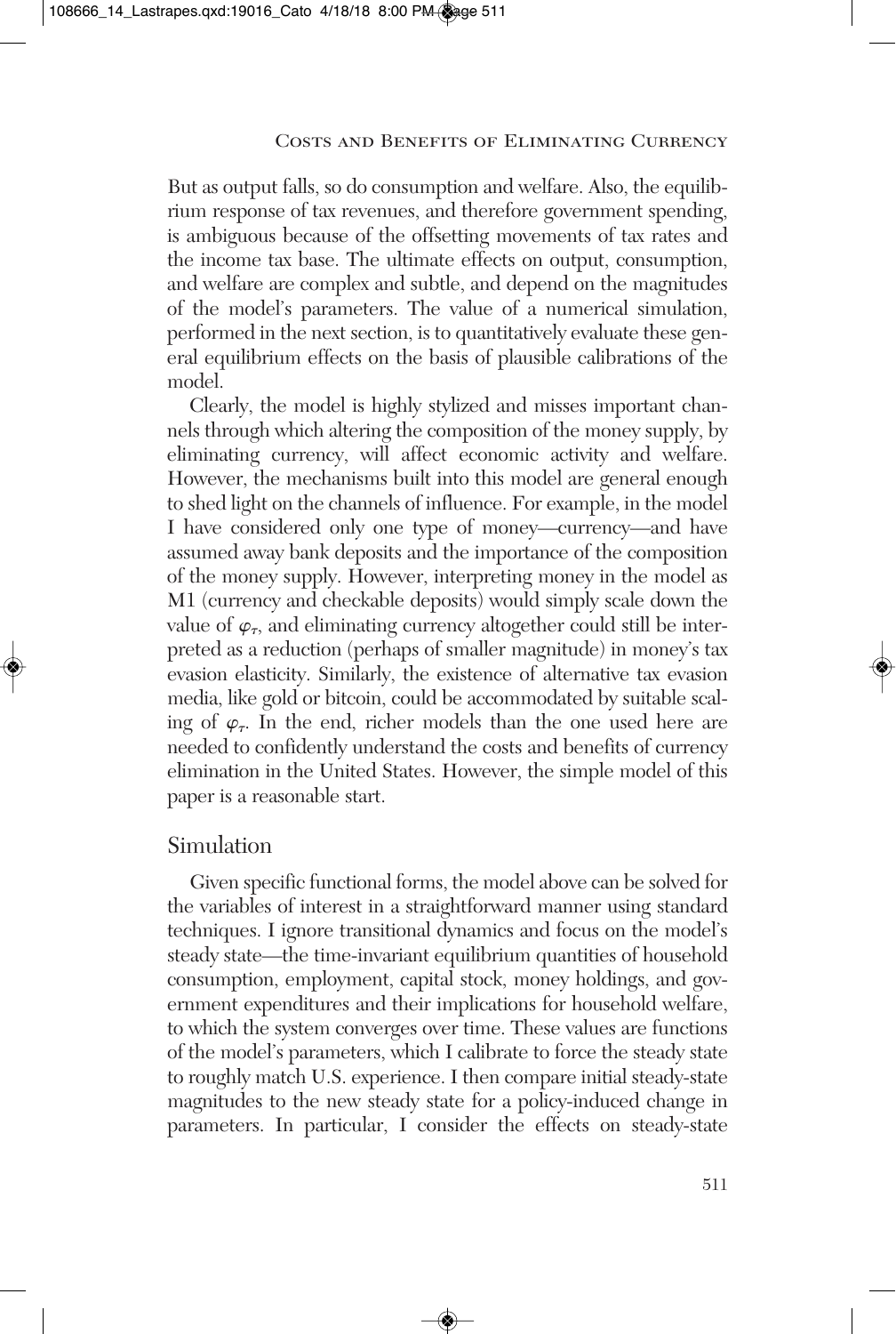quantities and welfare of a reduction in the value of money for tax evasion, which I take to proxy for currency or large-note elimination. The appendix provides technical details about the model, its solution, and its steady state. The appendix also reports the calibrated parameter values used to simulate the model.

Figure 1 illustrates the form of the model's effective tax rate function,  $\tau(m_t)$ , which helps explain the nature of the policy experiment. Each curve in the graph shows, for a given value of  $\varphi_{\tau}$  (the semi elasticity of the effective tax rate with respect to money), the effect on the household's tax rate of varying its real money balances. If  $\varphi_{\tau} = 0$ , households' effective tax rate is a constant 25 percent, the value of  $\bar{\tau}$  used in the simulation, regardless of the quantity of real balances held. As  $\varphi_{\tau}$  rises, say to 40 percent (as in the figure), the tax rate falls for any given level of money holding, as indicated by a shift down in the curve, and continues to fall (though at a diminishing rate) as real money balances rise. The downward slope of the curve





512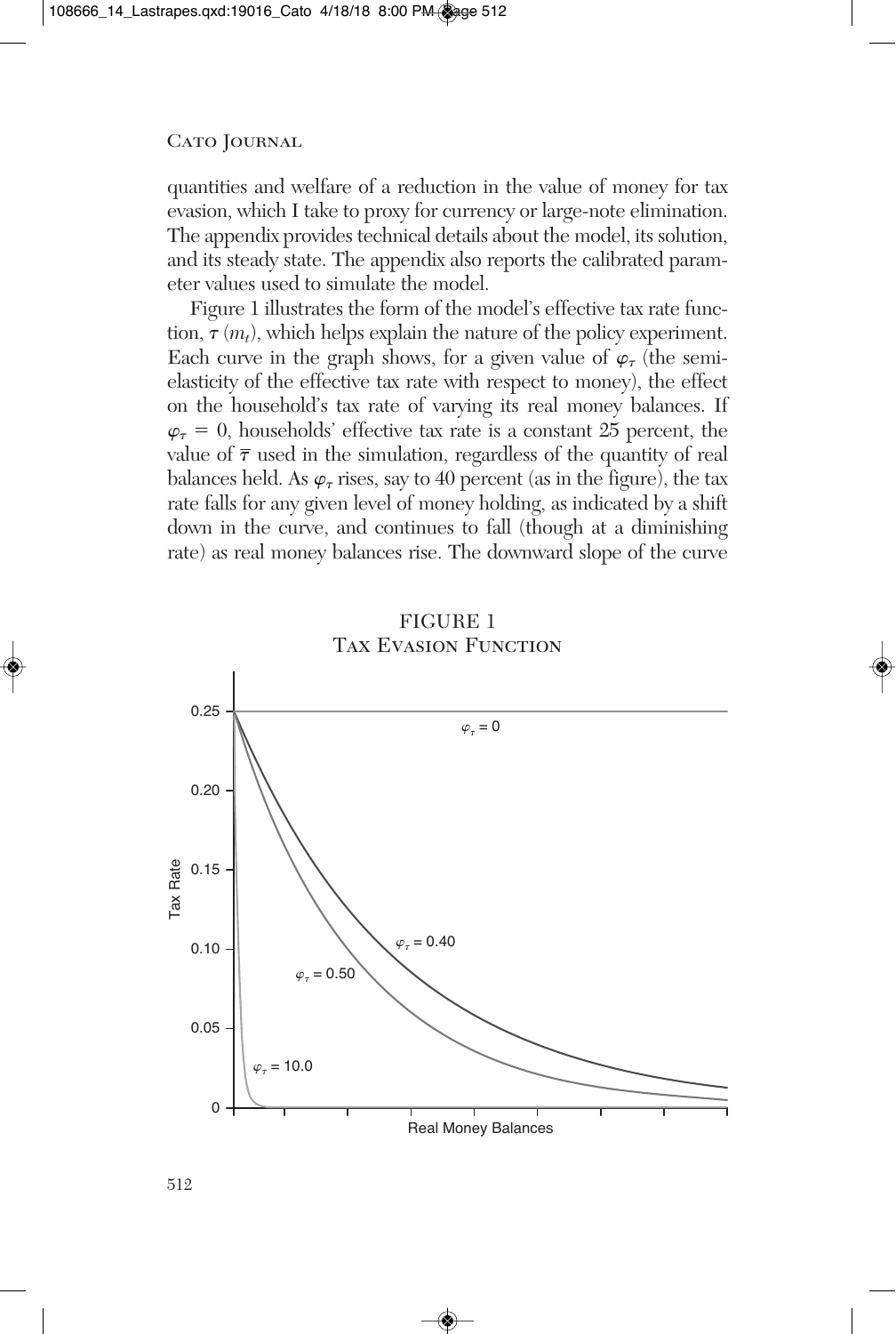thus represents the ability of holding and using cash to reduce effective income tax rates by hiding income from the tax authorities. A value for  $\varphi_{\tau}$  as large as 10 means that even small increases in *m* cause substantial declines in effective rates for small money holdings. The "productivity" of cash as a tax evasion device thus rises and falls with  $\varphi_{\tau}$ .

My aim is to consider the welfare effects of eliminating currency, which I represent here as government action to reduce  $\varphi_{\tau}$ . In particular, I simulate the steady-state solution of the model assuming  $\varphi_{\tau}$  = 0.5, then resimulate in the face of an exogenous reduction in this parameter to 0.4. I take this to be the model's analog to a policy of eliminating large-denomination notes. I consider a baseline parameterization in which government spending has no effect on productivity and so set  $a = 0$ ; in a second model I let  $a = 0.05$ , which assumes government spending capital goods is 15 percent of the productivity of private capital. I also consider sensitivity to changes in the direct utility contribution of government spending through public goods.

Table 1 shows the simulation results for the two model parameterizations, the baseline case in the first panel and the case where government spending is productive in the second. The first column

| <b>SIMULATION RESULTS</b>  |         |                                                                |            |         |                                               |            |  |  |
|----------------------------|---------|----------------------------------------------------------------|------------|---------|-----------------------------------------------|------------|--|--|
|                            |         | $a=0$                                                          |            |         | $a = 0.05$                                    |            |  |  |
|                            |         | $\varphi_{\tau} = 0.5 \quad \varphi_{\tau} = 0.4 \quad \Delta$ |            |         | $\varphi_{\tau} = 0.5$ $\varphi_{\tau} = 0.4$ | Δ          |  |  |
| Y                          | 27.044  | 25.657                                                         | $-5.13%$   | 28.619  | 28.230                                        | $-1.36\%$  |  |  |
| $\mathcal C$               | 16.313  | 15.348                                                         | $-5.91\%$  | 17.674  | 17.111                                        | $-3.18\%$  |  |  |
| N                          | 0.328   | 0.323                                                          | $-1.53\%$  | 0.324   | 0.321                                         | $-0.70%$   |  |  |
| M                          | 1.040   | 0.915                                                          | $-12.02%$  | 1.080   | 0.982                                         | $-9.12%$   |  |  |
| G                          | 4.030   | 4.458                                                          | 10.61%     | 4.179   | 4.775                                         | 14.26%     |  |  |
| K                          | 196.161 | 172.555                                                        | $-12.03%$  | 193.072 | 184.177                                       | $-4.61\%$  |  |  |
| C/Y                        | 0.603   | 0.598                                                          | $-0.50$ pp | 0.618   | 0.606                                         | $-1.14$ pp |  |  |
| G/Y                        | 0.149   | 0.174                                                          | 2.47pp     | 0.146   | 0.169                                         | $2.31$ pp  |  |  |
| M/Y                        | 0.038   | 0.036                                                          | $-0.28$ pp | 0.038   | 0.035                                         | $-0.30$ pp |  |  |
|                            |         |                                                                |            |         |                                               |            |  |  |
| $V(\varphi_{\rm g}=0)$     | 0.722   | 0.705                                                          | $-2.20%$   | 0.754   | 0.745                                         | $-1.20%$   |  |  |
| $V(\varphi_{\rm g}=0.035)$ | 0.770   | 0.757                                                          | $-1.68\%$  | 0.804   | 0.800                                         | $-0.57\%$  |  |  |

# TABLE 1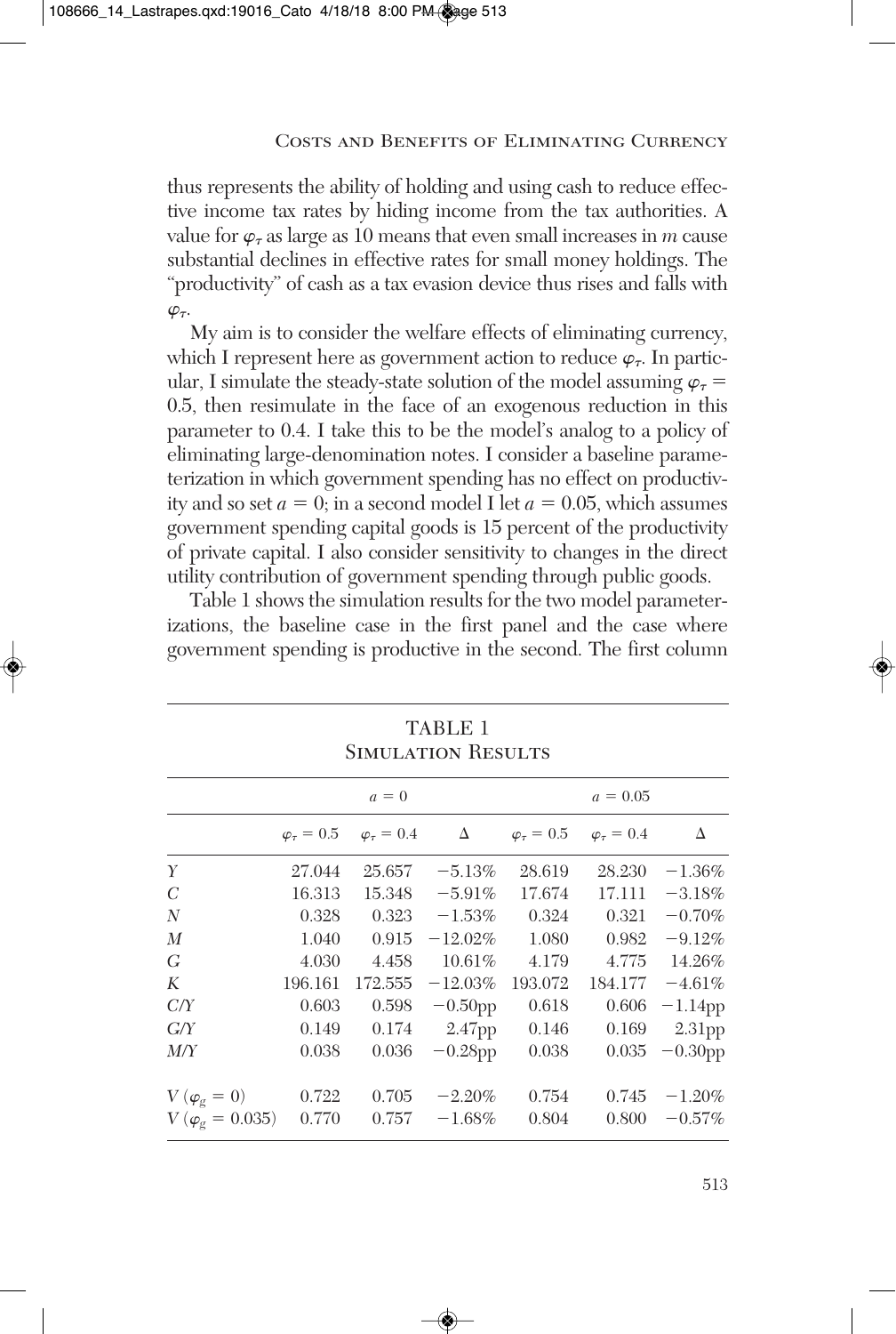in each panel reports steady-state values for the six endogenous variables, the implied ratios of consumption, government spending and money balances to overall income, and the level of household welfare, all when  $\varphi_{\tau} = 0.5$ . The second column contains the same information for a reduction in  $\varphi_{\tau}$  to 0.4. As shown in the first panel for the baseline case, the calibrated parameters imply reasonable steadystate values for the income ratios: consumption is just above 60 percent of GDP, and government spending is just below 15 percent. The ratio of money to income is 3.8 percent, which puts it in the neighborhood of the average U.S. currency–to–GDP ratio (Judson 2012: Figure 3), and very close to the ratio of large denomination notes to GDP. Because the scale of the variables in the model is arbitrary, equilibrium levels of output and consumption cannot directly be matched to the data, but the implied ratios provide support for the calibrated parameters. Likewise, the fraction of time spent working—33 percent in the baseline model—is also reasonable and consistent with U.S. experience.

Some back-of-the-envelope calculations can help to interpret the quantitative nature of the paper's policy experiment. Judson (2012: 25–26) estimates that, as of 2011, \$340 billion in \$100 and \$50 bills were held domestically in the United States, or 40 percent of the \$780 billion total in circulation. If large bills have a velocity for unreported cash transactions of 3, and the average (marginal) tax rate is 25 percent, then completely eliminating large notes would add \$255.5 billion to U.S. tax coffers, or roughly 1.4 percent of GDP. In my model, reducing  $\varphi_{\tau}$  from 0.5 to 0.4 increases households' effective tax rate from around 14.5 percent to 16 percent (evaluated at the initial steady-state value of *m*), a 1.5 percentage point increase. Thus, reducing the semielasticity of money by the amount in this experiment is similar in magnitude to eliminating large bills in the United States. 9

Consider first the baseline model of panel 1, in which  $a = 0$ . Eliminating large-denomination notes (according to the model's analog) causes households' effective tax rate to rise from 14.9 percent

<sup>9</sup> Rogoff (1998: 60), citing work by Slemrod (2007), notes that the "net tax gap" of uncollected taxes relative to expected taxes was 2.7 percent of U.S. GDP in 2006. The experiment considered here reduces this gap by more than half, which is feasible and plausible. The tax gap estimates in Cebula and Feige (2012) for 2009 in the United States are a bit larger than Slemrod's.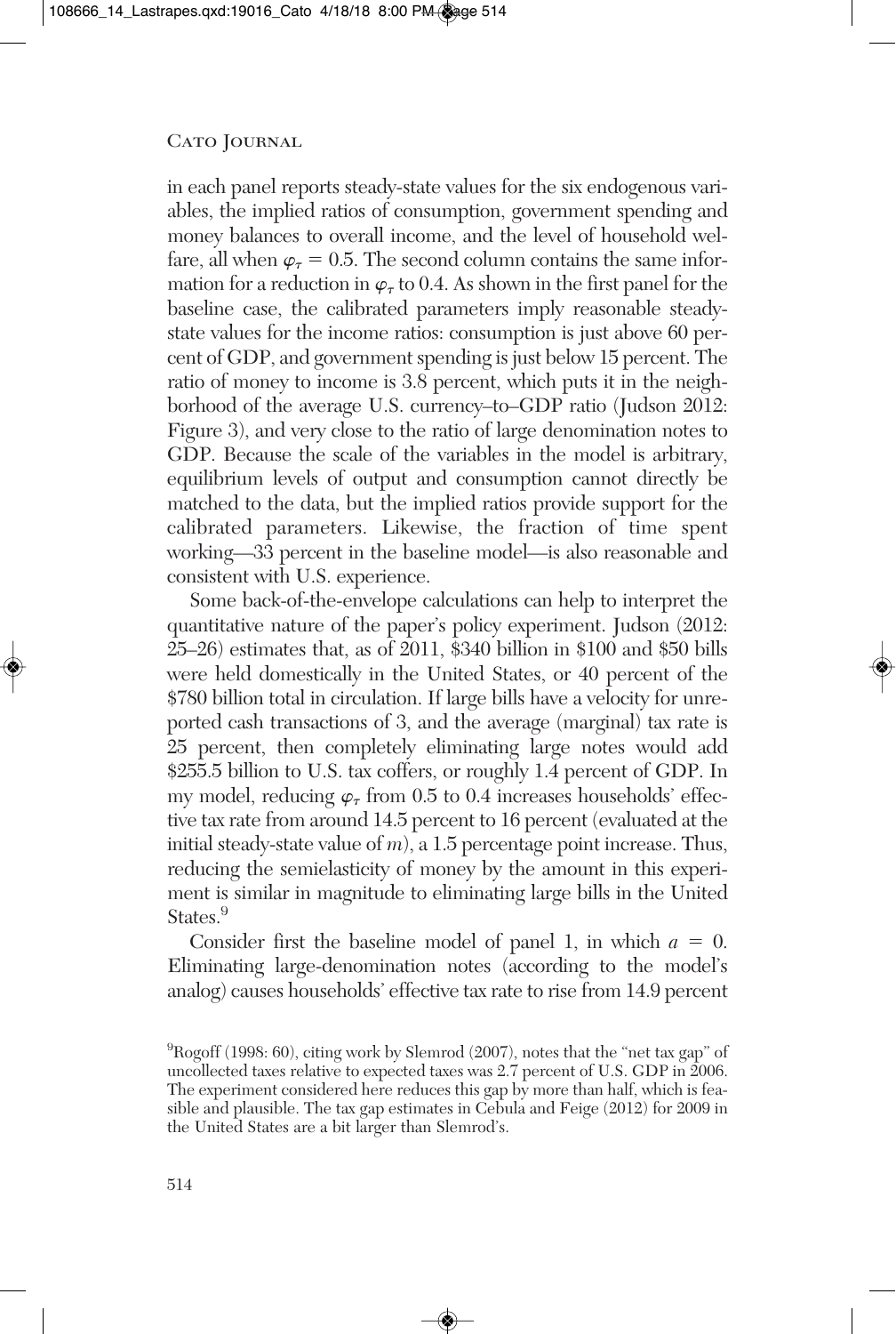to 17.3 percent (which is essentially the government's share of output) and output to decline by over 5 percent. This decline comes about because employment falls by 1.5 percent and capital falls by over 12 percent, owing to the lower incentives to supply inputs in the face of higher marginal tax rates. Not surprisingly, the demand for real money declines, in this case by 12 percent, since cash has less value on the margin after the elimination of large notes. Tax revenues rise, leading to a reallocation of output from the household to the government sector—consumption falls by almost 6 percent and government spending rises by almost 11 percent, with the output share of the former falling slightly.

Given these equilibrium adjustments in response to the policy change, the overall effect on household welfare is negative. As shown by the last rows of the table, steady-state utility falls by 2.2 percent because of the large decline in consumption, while the implied increase in leisure, as labor supply falls, does not offset the consumption effect. If we allow government spending on public goods to directly affect utility with weight of  $\varphi_{g} = 0.035$  (10 percent of the weight given to private consumption), the general equilibrium costs of the policy still outweigh the benefits, with welfare declining by 1.7 percent.

Does infrastructure spending by the government improve the case for large-note elimination in the model? The second panel simulates the steady state assuming the parameter *a* is 5 percent, instead of 0. As might be expected, equilibrium output is higher than the baseline case regardless of the tax evasion parameter, and its decline is also dampened with the policy move, falling by only 1.4 percent. Yet, while the decline in consumption is also weaker than the baseline case, so is the fall in labor supply and the net effect on household welfare remains negative. Even when government spending directly adds to utility, welfare falls with the note-elimination policy by 0.6 percent, noticeably smaller but welfare-reducing nonetheless. The threshold for  $\varphi_{\sigma}$  in the second parameterization that just makes households indifferent to the policy is a value of 0.2.

# **Conclusion**

This article takes a first step to providing quantitative estimates of the welfare effects of proposals to eliminate currency or largedenomination currency notes in the United States. Importantly, the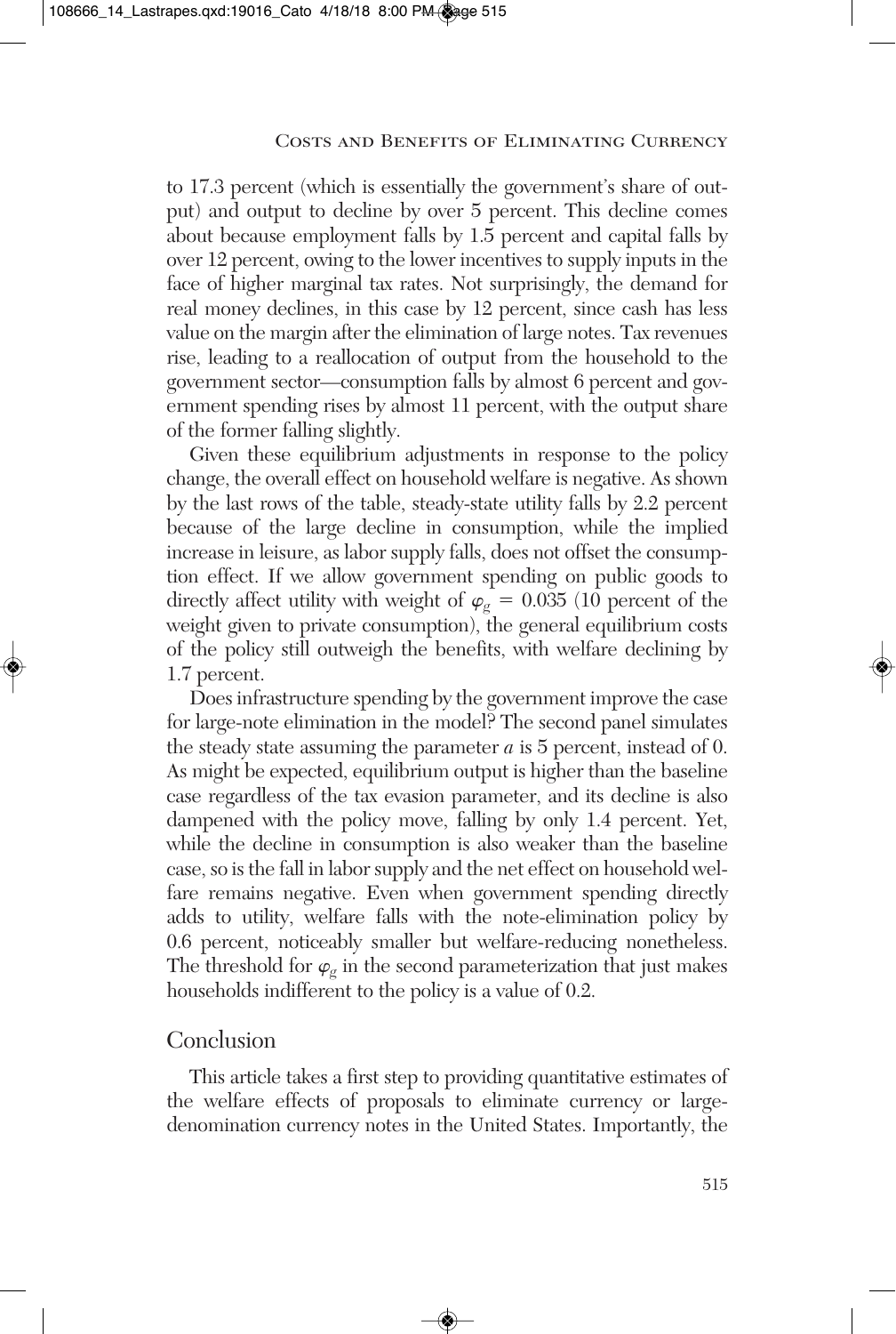model is one of general equilibrium, so costs and benefits are clearly specified, coherent, and complete (within the context of the model). My findings indicate that a currency ban might negatively affect overall welfare, which is consistent with the conjectured cautions of Camera (2001: 405).

I have been upfront regarding the many limitations of this study. Models that more precisely distinguish among currencies of different denominations, that incorporate other illicit uses of cash besides tax evasion and allow for alternative transactions media like bitcoin, that more carefully calibrate the model to developed and developing countries, and that pay attention to short-run transitional dynamics are needed before sensible assessments of policy proposals can be made. I leave these important extensions to future work.

# Appendix

The complete model, including the household problem and the government budget constraint, and where all functional forms are specified, is given by

$$
\max V = \sum_{t=0}^{\infty} \beta^t \left[ \frac{[c_t^{\gamma} (1 - n_t)^{1 - \gamma}]^{1 - \sigma} - 1}{1 - \sigma} + \varphi_g \ln(g_t) \right]
$$
  
subject to  $k_{t+1} - (1 - \delta)k_t + m_t + (1 + \overline{v}e^{-\varphi_r m_t})c_t + T_t$   

$$
= (1 - \overline{\tau}e^{-\varphi_r m_t})y_t - bm_t^2 + \frac{m_{t+1}}{1 + \pi_t}
$$
  

$$
y_t = \overline{A}g_t^a k_t^{\alpha} n_t^{1 - \alpha}
$$
  

$$
g_t = \overline{\tau}e^{-\varphi_r m_t} + T_t + \frac{M_t - M_{t-1}}{P_t}
$$
  

$$
M_t = (1 + \theta)M_{t-1}
$$

where all variables are as defined in the text. Note that the competitive market model is written in terms of a fictitious central planner where prices are implicit. The functional forms are common.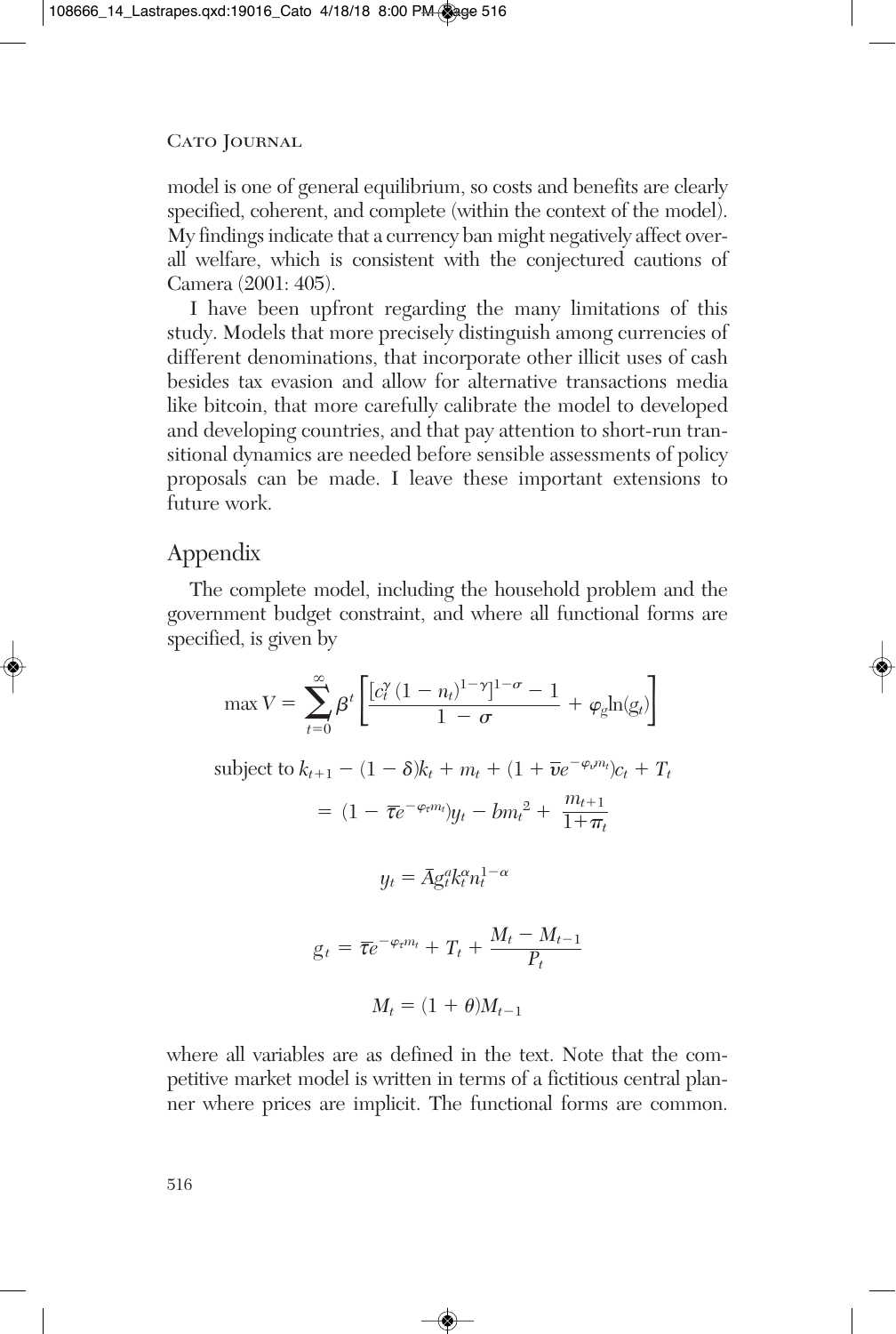Using standard techniques for optimization yields the following dynamic equilibrium conditions:

$$
\left(\frac{1-\gamma}{\gamma}\right) \frac{c_t}{1-n_t} = \frac{1-\overline{\tau}e^{-\varphi_t m_t}}{1+\overline{\nu}e^{-\varphi_v m_t}} (1-\alpha) \frac{y_t}{n_t}
$$

$$
\beta \left[ \frac{c_{t+1}^{\gamma}(1-n_{t+1})^{1-\gamma}}{c_t^{\gamma}(1-n_t)^{1-\gamma}} \right]^{1-\sigma} \frac{c_t}{c_{t+1}} \frac{(1+\overline{\nu}e^{-\varphi_v m_t})}{(1+\overline{\nu}e^{-\varphi_v m_{t+1}})}
$$

$$
= (1-\overline{\nu}e^{-\varphi_v m_t}\varphi_v c_t - \overline{\tau}e^{-\varphi_t m_t}\varphi_t y_t + 2bm_t)(1+\pi_{t+1})
$$

$$
\beta \left[ \frac{c_{t+1}^{\gamma}(1-n_{t+1})^{1-\gamma}}{c_t^{\gamma}(1-n_t)^{1-\gamma}} \right]^{1-\sigma} \frac{c_t}{c_{t+1}} \frac{(1+\overline{\nu}e^{-\varphi_v m_{t+1}})}{(1+\overline{\nu}e^{-\varphi_v m_{t+1}})}
$$

$$
= \left[ (1-\delta) + (1-\tau e^{-\varphi_t m_{t+1}})\alpha \frac{y_{t+1}}{k_{t+1}} \right]^{-1}
$$

$$
y_t = k_{t+1} - (1-\delta)k_t + (1+\overline{\nu}e^{-\varphi_v m_t})c_t + g_t + bm_t^2
$$

$$
g_t = \overline{\tau}e^{-\varphi_t m_t}y_t + \frac{\theta m_{t-1}}{1 + \pi_t}
$$

Together with the production function, these equations determine optimal paths for *c*, *n*, *m*, *k*, *g* and *y*, taking initial values for *k* and *m* as given and lump sum taxes, *T* as exogenous. The model admits a steady state in which the endogenous variables are constant and the rate of inflation  $\pi_t = \theta$ . Because *T* is exogenous, changes in income taxes and seigniorage, which are endogenous, necessarily determine government spending. The model's steady state is:

$$
\frac{1-\gamma}{\gamma}\frac{\bar{c}}{1-\bar{n}} = \frac{1-\bar{\tau}e^{-\varphi_{\tau}\bar{m}}}{1+\bar{\nu}e^{-\varphi_{\nu}\bar{m}}}(1-\alpha)\frac{\bar{y}}{\bar{n}}
$$

$$
\beta = (1-\bar{\nu}e^{-\varphi_{\nu}\bar{m}}\varphi_{\nu}\bar{c} - \bar{\tau}e^{-\varphi_{\tau}\bar{m}}\varphi_{\tau}\bar{y} + 2b\bar{m})(1+\theta)
$$

$$
\beta\left[(1-\delta) + (1-\bar{\tau}e^{-\varphi_{\tau}\bar{m}})\alpha\frac{\bar{y}}{\bar{k}}\right] = 1
$$

517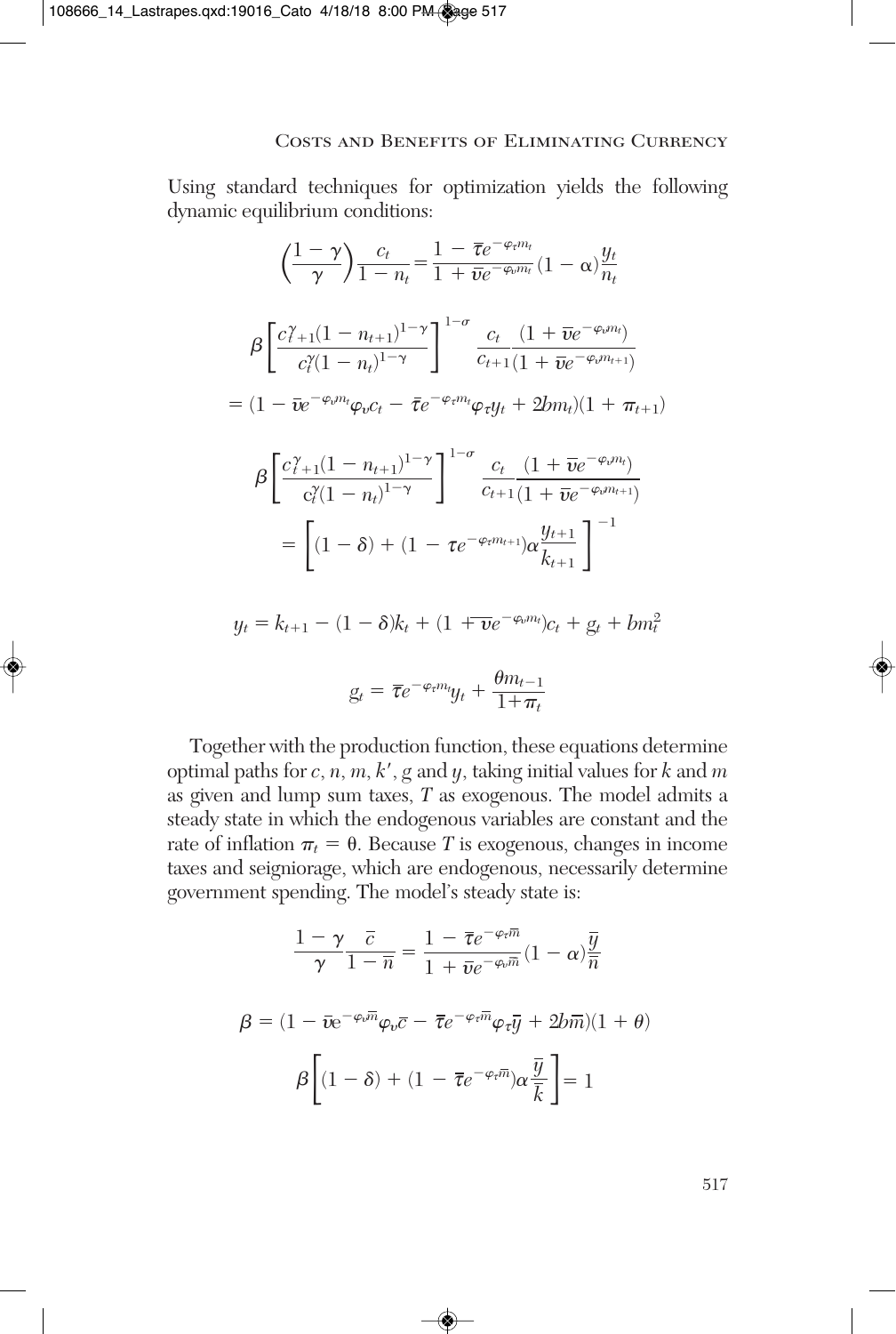| Parameter              | Description                                                 | Value                |
|------------------------|-------------------------------------------------------------|----------------------|
| $\sigma$               | coefficient of relative risk aversion                       | 1.0                  |
| $\gamma$               | utility share of consumption                                | 0.35                 |
| $\varphi_{\mathrm{g}}$ | utility share of government spending                        | $0/0.2\gamma$        |
| $\alpha$               | elasticity of output with respect to capital                | 0.33                 |
| $\delta$               | capital depreciation rate                                   | 0.025                |
| β                      | intertemporal discount factor                               | 0.99                 |
| $\boldsymbol{b}$       | money storage cost factor                                   | 1.0                  |
| $\overline{T}$         | lump sum component of taxes                                 | 0.0                  |
| $\theta$               | steady-state inflation                                      | 0.01                 |
| $\overline{A}$         | steady-state total factor productivity                      | 10.0                 |
| $\mathfrak{a}$         | elasticity of output with respect to<br>government spending | 0/0.15a              |
| $\overline{v}$         | proportional transactions costs                             | 0.05                 |
| $\varphi_v$            | semielasticity of $v(m)$ with respect to<br>real money      | $0.25\varphi_{\tau}$ |
| $\bar{\tau}$           | statutory income tax rate                                   | 0.25                 |
| $\varphi_\tau$         | tax rate semielasticity of money                            | 0.4/0.5              |

# APPENDIX TABLE 1 Model Parameters and Values

NOTE: See DeJong and Dave (2007) for justification of the model's standard parameters.

$$
\overline{y} = \overline{k} + (1 + \overline{v}e^{-\varphi_0 \overline{m}})\overline{c} + \overline{g} + b\overline{m}^2
$$

$$
\overline{g} = \overline{\tau}e^{-\varphi_0 \overline{m}}\overline{y} + \left[\overline{T} + \left(\frac{\theta}{1 + \theta}\right)\overline{m}\right]
$$

Appendix Table 1 lists the parameters, their description, and the values used in the calibration. As is typical, I assume time is measured quarterly.

## References

- Alm, J. (2012) "Measuring, Explaining, and Controlling Tax Evasion: Lessons from Theory, Experiments, and Field Studies." *International Tax and Public Finance* 19 (1): 54–77.
- Balafoutas, L.; Beck, A.; Kerschbamer, R.; and Sutter, M. (2015) "The Hidden Costs of Tax Evasion." *Journal of Public Economics* 129: 14–25.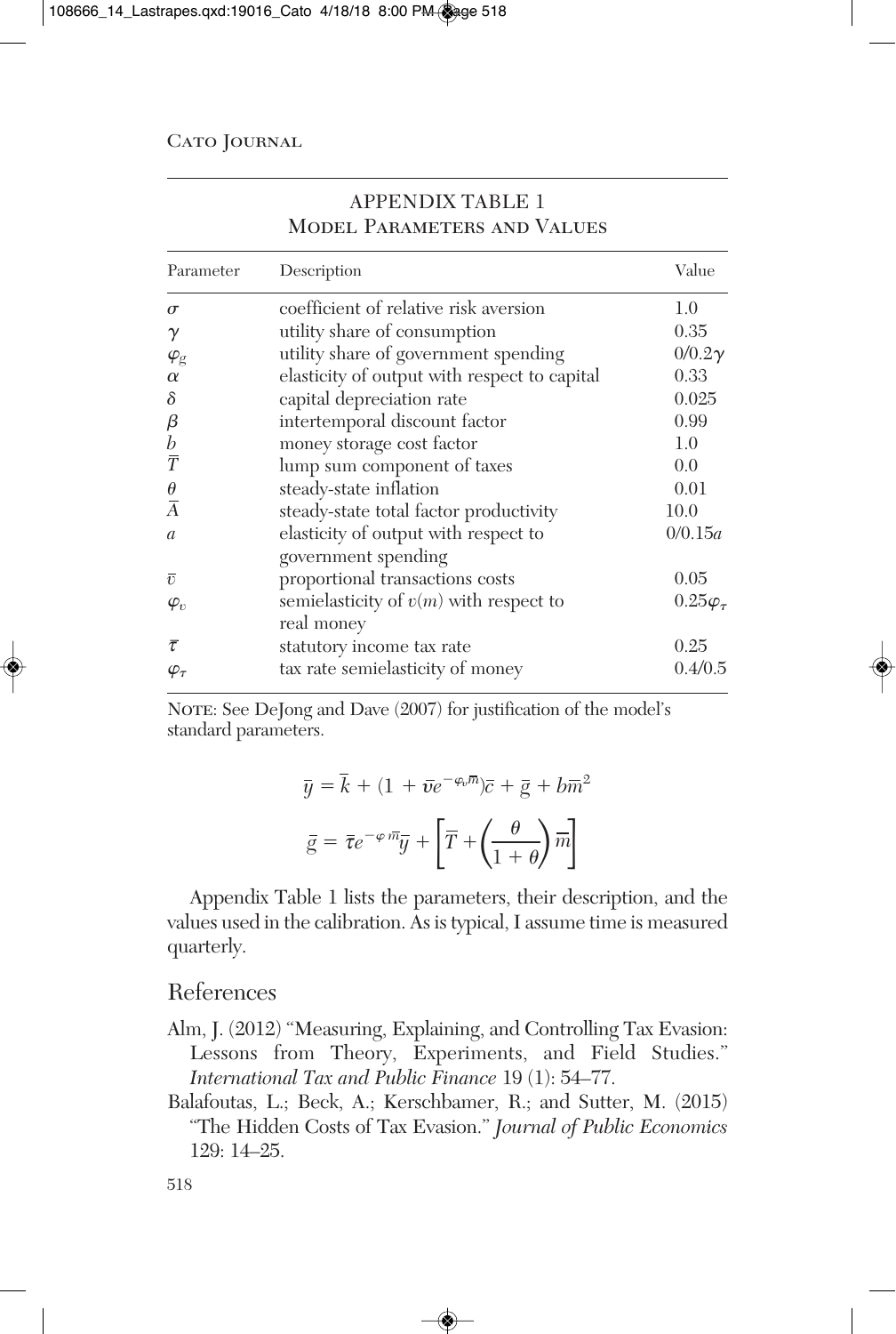- Camera, G. ( 2001) "Dirty Money." *Journal of Monetary Economics* 47 (2): 377–415.
- Cebula, R. J., and Feige, E. L. (2012) "America's Underground Economy: Measuring the Size, Growth and Determinants of Income Tax Evasion in the U.S." *Crime, Law and Social Change* 57 (3): 265–85.
- DeJong, D. N., and Dave, C. (2007). *Structural Macroeconometrics*. Princeton, N.J.: Princeton University Press.
- Gordon, J. P. F. (1990) "Evading Taxes by Selling for Cash." *Oxford Economic Papers* 42 (1): 244–55.
- Judson, R. (2012) "Crisis and Calm: Demand for U.S. Currency at Home and Abroad from the Fall of the Berlin Wall to 2011." IFDP Working Paper No. 1058 (November).
- Kimball, M. (2017) "Next Generation Monetary Policy." *Journal of Macroeconomics* 54: 100–09.
- Mazhar, U., and Mon, P. G. (2017) "Taxing the Unobservable: The Impact of the Shadow Economy on Inflation and Taxation." *World Development* 90: 89–103.
- Rogoff, K. S. (1998) "Blessing or Curse? Foreign and Underground Demand for Euro Notes." *Economic Policy* 13 (26): 261–303.
- (2016) *The Curse of Cash*. Princeton, N.J.: Princeton University Press.
- Sands, P. (2016) "Making It Harder for the Bad Guys: The Case for Eliminating High Denomination Notes." M-RCBG Associate Working Paper Series No. 52. Available at https://www.hks.harvard.edu/centers/mrcbg/publications/awp/a wp52.
- Slemrod, J. (2007) "Cheating Ourselves: The Economics of Tax Evasion." *Journal of Economic Perspectives* 21 (1): 25–48.
- White, L. H. (2017) "India's Failed Demonetization Program and Its Retreating Economic Defenders." *Alt-M* blog (September 28).